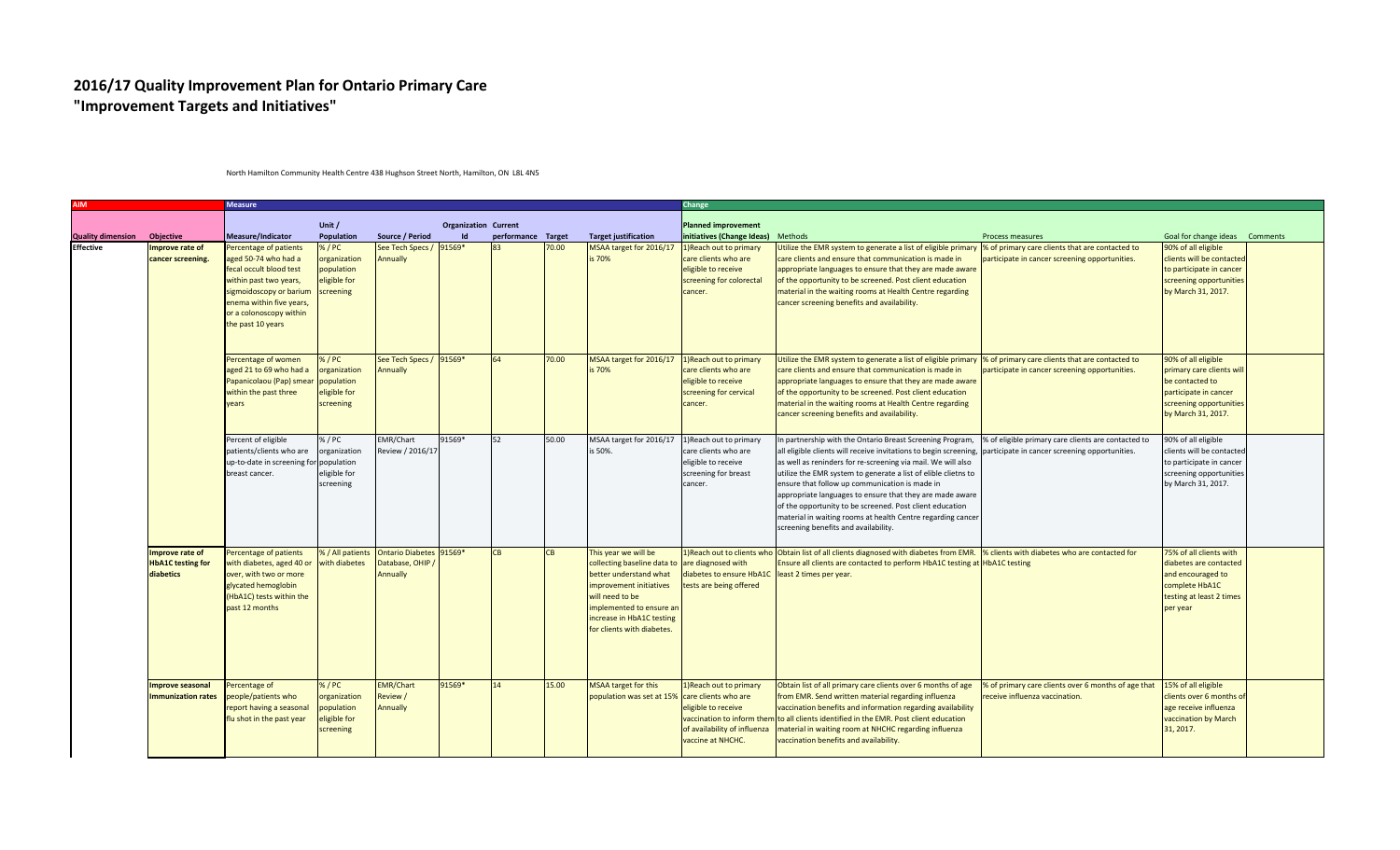|                          |                              | <b>Measure</b>                     |                            |                        |                             |                    |         |                                                    | Change                                         |                                                                                                 |                                                                            |                                |  |  |
|--------------------------|------------------------------|------------------------------------|----------------------------|------------------------|-----------------------------|--------------------|---------|----------------------------------------------------|------------------------------------------------|-------------------------------------------------------------------------------------------------|----------------------------------------------------------------------------|--------------------------------|--|--|
|                          |                              |                                    |                            |                        |                             |                    |         |                                                    |                                                |                                                                                                 |                                                                            |                                |  |  |
|                          |                              |                                    | Unit /                     |                        | <b>Organization Current</b> |                    |         |                                                    | <b>Planned improvement</b>                     |                                                                                                 |                                                                            |                                |  |  |
| <b>Quality dimension</b> | Objective                    | <b>Measure/Indicator</b>           | <b>Population</b>          | Source / Period        |                             | performance Target |         | <b>Target justification</b>                        | initiatives (Change Ideas) Methods             |                                                                                                 | <b>Process measures</b>                                                    | Goal for change ideas Comments |  |  |
|                          | <b>Reduce hospital</b>       | Percentage of acute                | % / PC org                 | DAD, CAPE, CPDB 91569* |                             | 4.1                | 3.00    | According to the data                              | 1) Using client information                    | Use Integrated Decision Support (IDS)system and Clinical                                        | % of primary care clients who have been readmitted Reduce primary care     |                                |  |  |
|                          | readmission rate for         | hospital inpatients                | population                 | April $2014-$          |                             |                    |         | provided by the RDSS, as                           | systems to identify                            | Connect (CC)system to identify primary care clients that                                        | to any acute inpatient hospital for non-elective                           | client have been               |  |  |
|                          | primary care patient         | discharged with selected           | discharged from March 2015 |                        |                             |                    |         | of March 2014, 4.1% of                             | primary care clients that                      | have been readmitted to any acute inpatient hospital for                                        | patient care within 30 days of discharge as identified readmitted to any   |                                |  |  |
|                          | population                   | <b>HIGs that are readmitted</b>    | hospital                   |                        |                             |                    |         | clients were readmitted to have been readmitted to |                                                | on-elective patient care within 30 days of discharge to                                         | by IDS and CC.                                                             | acute inpatient hospital       |  |  |
|                          |                              | to any acute inpatient             |                            |                        |                             |                    |         | hospital within 30 days of                         | any acute inpatient                            | enable health care providers to provide timely follow up                                        |                                                                            | for non-elective patient       |  |  |
|                          |                              | hospital for non-elective          |                            |                        |                             |                    |         | discharge, which is lower                          | hospital for non-elective                      | care, education and action plans for ongoing care.                                              |                                                                            | care within 30 days of         |  |  |
|                          |                              | patient care within 30             |                            |                        |                             |                    |         | than the provincial                                | patient care within 30 days                    |                                                                                                 |                                                                            | discharge to 3% by             |  |  |
|                          |                              | days of the discharge for          |                            |                        |                             |                    |         | percentage of 6.2%                                 | of discharge.                                  |                                                                                                 |                                                                            | March 31, 2017.                |  |  |
|                          |                              | index admission, by                |                            |                        |                             |                    |         |                                                    |                                                |                                                                                                 |                                                                            |                                |  |  |
|                          |                              | primary care practice              |                            |                        |                             |                    |         |                                                    |                                                |                                                                                                 |                                                                            |                                |  |  |
|                          |                              | nodel.                             |                            |                        |                             |                    |         |                                                    |                                                |                                                                                                 |                                                                            |                                |  |  |
|                          | <b>Engage NHCHC</b>          | % of NHCHC clients that            | % / Clients                | EMR/Chart              | 91569*                      | 718                | 1000.00 | As of December 2015, we                            | 1) Engage clients in a                         | Keep clients informed and engaged in the various self-                                          | Number of clients who participate in self-                                 | 1000 clients participate       |  |  |
|                          | clients to participate       | are participating in a self-       |                            | Review / 2016/17       |                             |                    |         | reached 71% of our target                          | variety of self-                               | management initiatives offered by the Health Centre -                                           | management initiatives.                                                    | in at least one self-          |  |  |
|                          | in Self-management           | management initiative              |                            |                        |                             |                    |         |                                                    | management initiatives                         | counselling, behaviour modification programs, goal-setting,                                     |                                                                            | management initiative          |  |  |
|                          | initiatives                  |                                    |                            |                        |                             |                    |         |                                                    | that are client specific.                      | collaborative care passports/plans. Provide ongoing                                             |                                                                            | by March 31, 2017.             |  |  |
|                          |                              |                                    |                            |                        |                             |                    |         |                                                    |                                                | continuing education to health care providers regarding                                         |                                                                            |                                |  |  |
|                          |                              |                                    |                            |                        |                             |                    |         |                                                    |                                                | motivational interviewing, "choose wisely" and appropriate                                      |                                                                            |                                |  |  |
|                          |                              |                                    |                            |                        |                             |                    |         |                                                    |                                                | documentation processes in the EMR.                                                             |                                                                            |                                |  |  |
|                          |                              |                                    |                            |                        |                             |                    |         |                                                    |                                                |                                                                                                 |                                                                            |                                |  |  |
|                          | Increase opportunity         | Percentage of clients              | % / Clients                | EMR/Chart              | 91569*                      | 98                 | 90.00   | MSAA target is set at 90%                          | 1) Ensure eligible clients                     | All clinical staff participate in EMR refresher training.                                       | % clients diagnosed with diabetes who receive inter- 90% of clients        |                                |  |  |
|                          | for prevention or            | diagnosed with diabetes            | diagnosed with             | Review / 2016/17       |                             |                    |         | for 2016/17                                        | are identified, inter-                         | Eligible clients flagged in EMR and notified to attend                                          | professional diabetes care at NHCHC.                                       | diagnosed with                 |  |  |
|                          | early detection of           | who receive                        | diabetes                   |                        |                             |                    |         |                                                    | professional referrals are                     | diabetes care services. Diabetes Nurse Educators to                                             |                                                                            | diabetes who receive           |  |  |
|                          | diabetes-related             | nterprofessional diabetes mellitus |                            |                        |                             |                    |         |                                                    | made and health care staff coordinate process. |                                                                                                 |                                                                            | inter-professional             |  |  |
|                          | problems by                  | care at NHCHC                      |                            |                        |                             |                    |         |                                                    | are competent at                               |                                                                                                 |                                                                            | diabetes care at NHCHC         |  |  |
|                          | increasing                   |                                    |                            |                        |                             |                    |         |                                                    | encountering procedures                        |                                                                                                 |                                                                            | by March 31, 2017.             |  |  |
|                          | interprofessional            |                                    |                            |                        |                             |                    |         |                                                    | provided.                                      |                                                                                                 |                                                                            |                                |  |  |
|                          | diabetes care                |                                    |                            |                        |                             |                    |         |                                                    |                                                |                                                                                                 |                                                                            |                                |  |  |
|                          |                              |                                    |                            |                        |                             |                    |         |                                                    |                                                |                                                                                                 |                                                                            |                                |  |  |
| <b>Efficient</b>         | <b>Decrease Emergency</b>    | Percentage of patients or          | %/PC org                   | DAD, CAPE, CPDB 91569* |                             | 12.7               | 10.00   | According to the data                              | 1) Using client information                    | Use Integrated Decision Support (IDS)system and Clinical                                        | % of primary care clients who visit the ED for                             | Reduce primary care            |  |  |
|                          | <b>Department visits for</b> | clients who visited the            | population                 | April 2014-            |                             |                    |         | provided by the RDSS, as                           | systems to identify                            | Connect (CC)system to identify our top ED users for                                             | conditions best managed elsewhere as identified by client ED visits to 10% |                                |  |  |
|                          | conditions best              | emergency department               | visiting ED (for           | <b>March 2015</b>      |                             |                    |         | of March 2014, 12.7% of                            | primary care clients that                      | conditions best managed elsewhere to enable health care                                         | IDS and CC.                                                                | for conditions best            |  |  |
|                          | managed elsewhere            | (ED) for conditions "best          | conditions BME             |                        |                             |                    |         | clients visited teh ED for                         | are visiting ED for                            | providers to provide timely follow up care, education and                                       |                                                                            | managed elsewhere by           |  |  |
|                          | (BME)                        | managed elsewhere"                 |                            |                        |                             |                    |         | conditions that could have                         | conditions best managed                        | action plans for ongoing care.                                                                  |                                                                            | March 31, 2017.                |  |  |
|                          |                              | (BME)                              |                            |                        |                             |                    |         | been best managed                                  | elsewhere.                                     |                                                                                                 |                                                                            |                                |  |  |
|                          |                              |                                    |                            |                        |                             |                    |         | elsewhere, which is higher                         |                                                |                                                                                                 |                                                                            |                                |  |  |
|                          |                              |                                    |                            |                        |                             |                    |         | than the provincial                                |                                                |                                                                                                 |                                                                            |                                |  |  |
|                          |                              |                                    |                            |                        |                             |                    |         | percentage of 11.4%                                |                                                |                                                                                                 |                                                                            |                                |  |  |
|                          |                              |                                    |                            |                        |                             |                    |         |                                                    |                                                |                                                                                                 |                                                                            |                                |  |  |
|                          | <b>Ensure adequate</b>       | Total number of patients           | Number / PC                | EMR/Chart              | 91569*                      | 4332               | 4728.00 | At December 2015, the                              | 1) To increase the number                      | Review existing waiting list. Contact eligible potential                                        | Number of registered primary care clients                                  | Increase total number          |  |  |
|                          | access for PC                | registered to MDs and              | organization               | Review / 2016/17       |                             |                    |         | target panel size was                              | of patients registered to                      | lients to come to an orientation session. Work with                                             |                                                                            | of registered primary          |  |  |
|                          | services                     | NP <sub>S</sub>                    | population                 |                        |                             |                    |         | determined to be 4728                              | MDs and NPs                                    | partnering agencies regarding taking on priority clients that                                   |                                                                            | care clients to 4728 by        |  |  |
|                          |                              |                                    |                            |                        |                             |                    |         | clients.                                           |                                                | meet eligibility criteria. NHCHC is working with the Syrian                                     |                                                                            | March 31, 2017.                |  |  |
|                          |                              |                                    |                            |                        |                             |                    |         |                                                    |                                                | Refugee Health Table to ensure primary care access is                                           |                                                                            |                                |  |  |
|                          |                              |                                    |                            |                        |                             |                    |         |                                                    |                                                |                                                                                                 |                                                                            |                                |  |  |
|                          |                              |                                    |                            |                        |                             |                    |         |                                                    |                                                | available to government assisted and privately sponsored<br>Syrian refugees living in Hamilton. |                                                                            |                                |  |  |
|                          |                              |                                    |                            |                        |                             |                    |         |                                                    |                                                |                                                                                                 |                                                                            |                                |  |  |
|                          |                              |                                    |                            |                        |                             |                    |         |                                                    |                                                |                                                                                                 |                                                                            |                                |  |  |
|                          | <b>Ensure adequate</b>       | Percentage of newly                | % / PC                     | EMR/Chart              | 91569*                      | CB                 | CB      | Will be collecting baseline                        | 1) To increase the number                      | Review existing waiting list. Contact eligible potential                                        | Number of newly registered primary care clients                            | Increase number of             |  |  |
|                          | access to new                | registered primary care            | organization               | Review / 2016/17       |                             |                    |         | data this year to better                           | of patients registered to                      | lients to come to an orientation session. Work with                                             |                                                                            | newly registered               |  |  |
|                          | patients for PC              | clients with a physician,          | population                 |                        |                             |                    |         | understand % of new                                | MDs and NPs                                    | partnering agencies regarding taking on priority clients that                                   |                                                                            | primary care clients to        |  |  |
|                          | services                     | NP, or PA within the last 2        |                            |                        |                             |                    |         | clients registered in 2 year                       |                                                | meet eligibility criteria. NHCHC is working with the Syrian                                     |                                                                            | 400 by March 31, 2017.         |  |  |
|                          |                              | vears                              |                            |                        |                             |                    |         | period                                             |                                                | Refugee Health Table to ensure primary care access is                                           |                                                                            |                                |  |  |
|                          |                              |                                    |                            |                        |                             |                    |         |                                                    |                                                | available to government assisted and privately sponsored                                        |                                                                            |                                |  |  |
|                          |                              |                                    |                            |                        |                             |                    |         |                                                    |                                                | Syrian refugees living in Hamilton.                                                             |                                                                            |                                |  |  |
|                          |                              |                                    |                            |                        |                             |                    |         |                                                    |                                                |                                                                                                 |                                                                            |                                |  |  |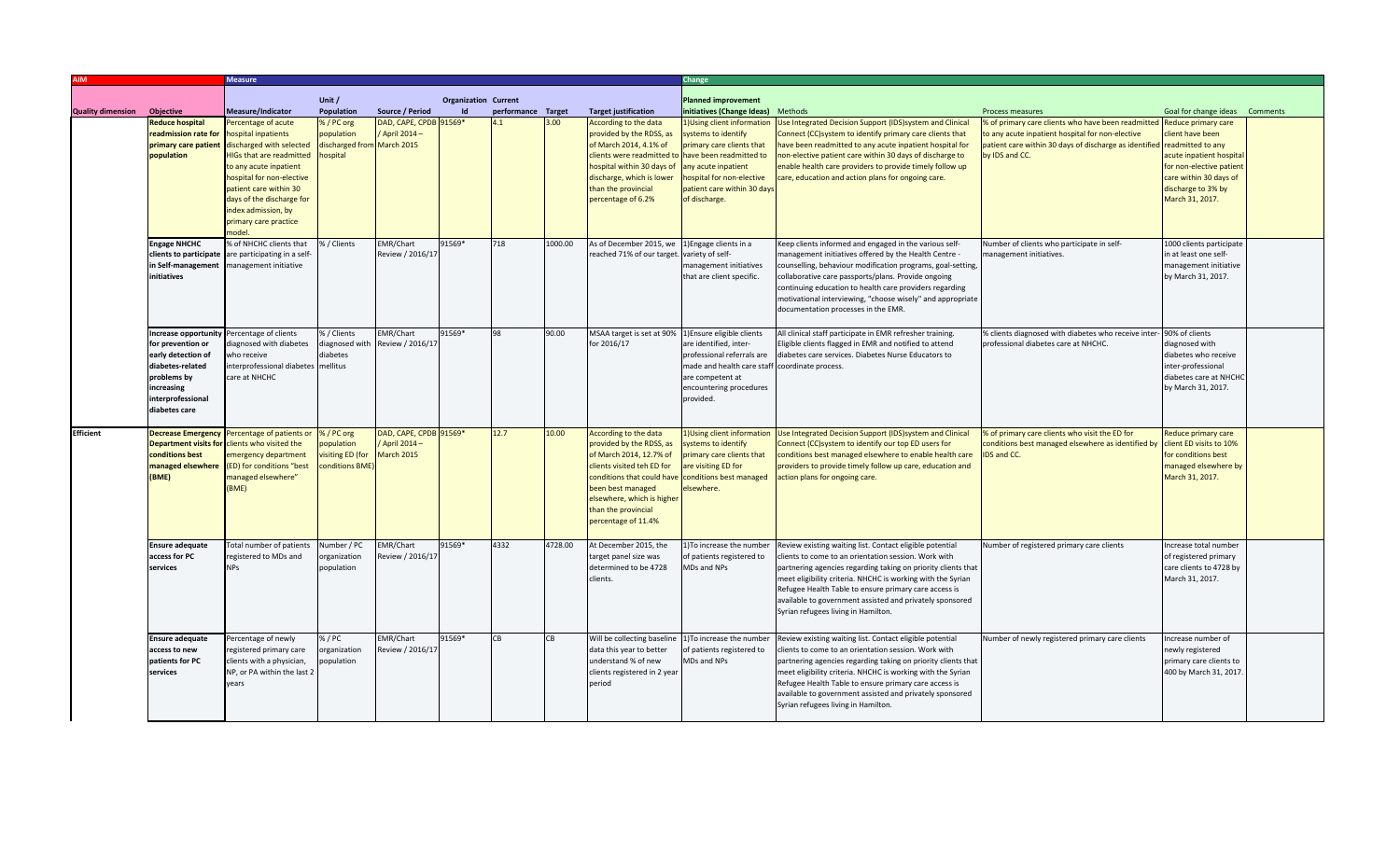|                          |                                     | <b>Measure</b>                               |                                |                  |                             |                    |        |                                                   | Change                      |                                                                                                                    |                                                                            |                                |                         |
|--------------------------|-------------------------------------|----------------------------------------------|--------------------------------|------------------|-----------------------------|--------------------|--------|---------------------------------------------------|-----------------------------|--------------------------------------------------------------------------------------------------------------------|----------------------------------------------------------------------------|--------------------------------|-------------------------|
|                          |                                     |                                              | Unit /                         |                  | <b>Organization Current</b> |                    |        |                                                   | <b>Planned improvement</b>  |                                                                                                                    |                                                                            |                                |                         |
| <b>Quality dimension</b> | <b>Objective</b>                    | Measure/Indicator                            | Population                     | Source / Period  | $\mathsf{Id}$               | performance Target |        | <b>Target justification</b>                       | initiatives (Change Ideas)  | Methods                                                                                                            | Process measures                                                           | Goal for change ideas Comments |                         |
|                          | <b>Ensure adequate</b>              | Percentage of MD and NP                      | % / MDs and                    | HR records /     | 91569*                      | 100                | 80.00  | MSAA target is set at 80%                         | 1) Maintain full staffing   | nsure any vacancies are filled in a timely manner.                                                                 | % MDs and NPs FTE                                                          | 100% MD and NP FTE             |                         |
|                          |                                     | staffing composition permanent FTE positions | NPs FTE                        | 2016/17          |                             |                    |        | for 2016/17                                       | composition for MDs and     |                                                                                                                    |                                                                            | positions are filled           |                         |
|                          |                                     | that are occupied over the                   |                                |                  |                             |                    |        |                                                   | NPs.                        |                                                                                                                    |                                                                            |                                |                         |
|                          |                                     |                                              |                                |                  |                             |                    |        |                                                   |                             |                                                                                                                    |                                                                            |                                |                         |
|                          |                                     | reporting period                             |                                |                  |                             |                    |        |                                                   |                             |                                                                                                                    |                                                                            |                                |                         |
|                          |                                     |                                              |                                |                  |                             |                    |        |                                                   |                             |                                                                                                                    |                                                                            |                                |                         |
|                          | <b>Ensure</b>                       | Complete health provider                     | % / Health                     | HR file audit /  | 91569*                      | 100                | 100.00 | All health care providers                         |                             | 1) Monitor and audit health Review health professional credentialing checklist. follow                             | % of Health Centre health professional credentialing 100% of Health Centre |                                |                         |
|                          | organizational safety credentialing |                                              | providers in                   | 2016/17          |                             |                    |        | must provide credentialin                         | professional credentialing  | credentialing audit schedule. Ensure staff are provided                                                            | documentation that are complete.                                           | health professional            |                         |
|                          |                                     | documentation                                | entire facility                |                  |                             |                    |        | information annually.                             | documentation for all       | information regarding outstanding documentation.                                                                   |                                                                            | credentialing                  |                         |
|                          |                                     |                                              |                                |                  |                             |                    |        |                                                   | regulated health            |                                                                                                                    |                                                                            | documentation are              |                         |
|                          |                                     |                                              |                                |                  |                             |                    |        |                                                   |                             |                                                                                                                    |                                                                            |                                |                         |
|                          |                                     |                                              |                                |                  |                             |                    |        |                                                   | professionals.              |                                                                                                                    |                                                                            | complete by March 31           |                         |
|                          |                                     |                                              |                                |                  |                             |                    |        |                                                   |                             |                                                                                                                    |                                                                            | 2017.                          |                         |
|                          |                                     |                                              |                                |                  |                             |                    |        |                                                   |                             |                                                                                                                    |                                                                            |                                |                         |
|                          |                                     | Complete HR                                  | 6 / NHCHC staff HR file audit  |                  | 91569*                      |                    | 90.00  | All staff HR files are                            | 1)Conduct HR file audit for | Review current HR audit checklist. Follow HR audit review                                                          | % of Health Centre employee HR chart audits that                           | 90% of Health Centre           | <b>HR</b> audit         |
|                          |                                     | documentation on each                        |                                | 2016/17          |                             |                    |        | audited annually                                  | all Health Centre           | schedule. Ensure staff are provided information regarding                                                          | are complete.                                                              | employee HR chart              | ocumentation to be      |
|                          |                                     | amployee                                     |                                |                  |                             |                    |        |                                                   | employees                   | outstanding documentation.                                                                                         |                                                                            | audits that are                | ncluded are:            |
|                          |                                     |                                              |                                |                  |                             |                    |        |                                                   |                             |                                                                                                                    |                                                                            | complete by March 31,          | Performance             |
|                          |                                     |                                              |                                |                  |                             |                    |        |                                                   |                             |                                                                                                                    |                                                                            | 2017.                          | Evaluation, work        |
|                          |                                     |                                              |                                |                  |                             |                    |        |                                                   |                             |                                                                                                                    |                                                                            |                                | plan, learning          |
|                          |                                     |                                              |                                |                  |                             |                    |        |                                                   |                             |                                                                                                                    |                                                                            |                                | passport, police        |
|                          |                                     |                                              |                                |                  |                             |                    |        |                                                   |                             |                                                                                                                    |                                                                            |                                |                         |
|                          |                                     |                                              |                                |                  |                             |                    |        |                                                   |                             |                                                                                                                    |                                                                            |                                | check and OHS           |
|                          |                                     |                                              |                                |                  |                             |                    |        |                                                   |                             |                                                                                                                    |                                                                            |                                | refresher training.     |
|                          |                                     | Percentage of staff that                     | % / NHCHC staff Staff survey / |                  | 91569*                      | <b>CR</b>          | 100.00 | All staff members undergo                         | 1) Increase Health Centre   | Incorporate Code Red drills and refresher training to all                                                          | % of NHCHC staff that indicate that they feel                              | 90% of all NHCHC staff         |                         |
|                          |                                     | are competent and                            |                                | 2016/17          |                             |                    |        | safety training at                                | staff orientation and       | NHCHC staff.                                                                                                       | confident and competent in responding to Code Red indicate that they feel  |                                |                         |
|                          |                                     | confident in responding to                   |                                |                  |                             |                    |        | orientation and periodic                          | refresher training          |                                                                                                                    | incidents.                                                                 | confident and                  |                         |
|                          |                                     | Code Red incidents                           |                                |                  |                             |                    |        | refresher training.                               | regarding Code Red          |                                                                                                                    |                                                                            | competent in                   |                         |
|                          |                                     |                                              |                                |                  |                             |                    |        |                                                   | incidents.                  |                                                                                                                    |                                                                            | responding to Code Red         |                         |
|                          |                                     |                                              |                                |                  |                             |                    |        |                                                   |                             |                                                                                                                    |                                                                            | incidents.                     |                         |
| Equitable                | Provide equitable                   | Analyze cancer screening                     | % / PC                         | EMR/Chart        | 91569*                      | 31                 | 50.00  | For the entire primary care 1)Select small set of |                             | Jsing the primary care client cancer screening data, stratify  % of eligible clients who are up to date for cancer |                                                                            | Develop improvement            | For the entire          |
|                          |                                     |                                              |                                | Review / 2016/1  |                             |                    |        |                                                   |                             |                                                                                                                    |                                                                            |                                |                         |
|                          | services to all clients             | data to assess inequities,                   | organization                   |                  |                             |                    |        | population, cancer                                | indicators, produce data    | he data by age and ethno-racial status. Compare data                                                               | screening for breast, cervical and colorectal cancer.                      | nitiatives for any             | primary care            |
|                          | of NHCHC                            | if any                                       | population                     |                  |                             |                    |        | screening targets set                             | reports, analyze. Identify  | eports to identify any opportunities of improvement in                                                             |                                                                            | inequities found in            | opulation, cancer       |
|                          |                                     |                                              | eligible for                   |                  |                             |                    |        | according to the 2016/17                          | opportunities for           | servicing populations who may experience inequities.                                                               |                                                                            | cancer screening               | screening targets set   |
|                          |                                     |                                              | screening                      |                  |                             |                    |        | MSAA targets range                                | improvement in servicing    |                                                                                                                    |                                                                            | among the diverse              | according to the        |
|                          |                                     |                                              |                                |                  |                             |                    |        | between 50-70%.                                   | populations who may         |                                                                                                                    |                                                                            | populations served.            | 2016/17 MSAA            |
|                          |                                     |                                              |                                |                  |                             |                    |        |                                                   | experience inequities.      |                                                                                                                    |                                                                            |                                | targets range           |
|                          |                                     |                                              |                                |                  |                             |                    |        |                                                   |                             |                                                                                                                    |                                                                            |                                | between 50-70%. To      |
|                          |                                     |                                              |                                |                  |                             |                    |        |                                                   |                             |                                                                                                                    |                                                                            |                                | ensure diverse          |
|                          |                                     |                                              |                                |                  |                             |                    |        |                                                   |                             |                                                                                                                    |                                                                            |                                | populations are         |
|                          |                                     |                                              |                                |                  |                             |                    |        |                                                   |                             |                                                                                                                    |                                                                            |                                | provided equitable      |
|                          |                                     |                                              |                                |                  |                             |                    |        |                                                   |                             |                                                                                                                    |                                                                            |                                |                         |
|                          |                                     |                                              |                                |                  |                             |                    |        |                                                   |                             |                                                                                                                    |                                                                            |                                | care, we have set the   |
|                          |                                     |                                              |                                |                  |                             |                    |        |                                                   |                             |                                                                                                                    |                                                                            |                                | target for this year at |
|                          |                                     |                                              |                                |                  |                             |                    |        |                                                   |                             |                                                                                                                    |                                                                            |                                | the minimum             |
|                          |                                     |                                              |                                |                  |                             |                    |        |                                                   |                             |                                                                                                                    |                                                                            |                                | benchmark for the       |
|                          |                                     |                                              |                                |                  |                             |                    |        |                                                   |                             |                                                                                                                    |                                                                            |                                | entire population.      |
|                          |                                     |                                              |                                |                  |                             |                    |        |                                                   |                             |                                                                                                                    |                                                                            |                                | Any populations,        |
|                          |                                     |                                              |                                |                  |                             |                    |        |                                                   |                             |                                                                                                                    |                                                                            |                                | based on age or         |
|                          |                                     |                                              |                                |                  |                             |                    |        |                                                   |                             |                                                                                                                    |                                                                            |                                | ethnicity that          |
|                          |                                     |                                              |                                |                  |                             |                    |        |                                                   |                             |                                                                                                                    |                                                                            |                                |                         |
|                          |                                     |                                              |                                |                  |                             |                    |        |                                                   |                             |                                                                                                                    |                                                                            |                                | performance falls       |
|                          |                                     |                                              |                                |                  |                             |                    |        |                                                   |                             |                                                                                                                    |                                                                            |                                | below the target,       |
|                          |                                     |                                              |                                |                  |                             |                    |        |                                                   |                             |                                                                                                                    |                                                                            |                                | change initiatives will |
|                          |                                     |                                              |                                |                  |                             |                    |        |                                                   |                             |                                                                                                                    |                                                                            |                                | be put into place.      |
|                          |                                     |                                              |                                |                  |                             |                    |        |                                                   |                             |                                                                                                                    |                                                                            |                                |                         |
|                          |                                     | Percentage of clinical                       | %/PC                           | EMR/Chart        | 91569*                      | ΓR                 | CB     | Collecting baseline data.                         | 1) Provide appropriate      | Promote use of cultural interpretation services that are                                                           | % clients aware of cultural interpretation services                        | 90% of clients aware of        |                         |
|                          |                                     | encounters by physician                      | organization                   | Review / 2016/17 |                             |                    |        |                                                   | cultural interpretation     | available to clients. Ensure all providers know how to                                                             |                                                                            | cultural interpretation        |                         |
|                          |                                     | NP or PA that include                        | population                     |                  |                             |                    |        |                                                   |                             | services to be available for document all cultural interpretation services provided to                             |                                                                            | services                       |                         |
|                          |                                     | cultural interpretation                      |                                |                  |                             |                    |        |                                                   | all non-English speaking    | clients in EMR.                                                                                                    |                                                                            |                                |                         |
|                          |                                     | services                                     |                                |                  |                             |                    |        |                                                   | clients                     |                                                                                                                    |                                                                            |                                |                         |
|                          |                                     |                                              |                                |                  |                             |                    |        |                                                   |                             |                                                                                                                    |                                                                            |                                |                         |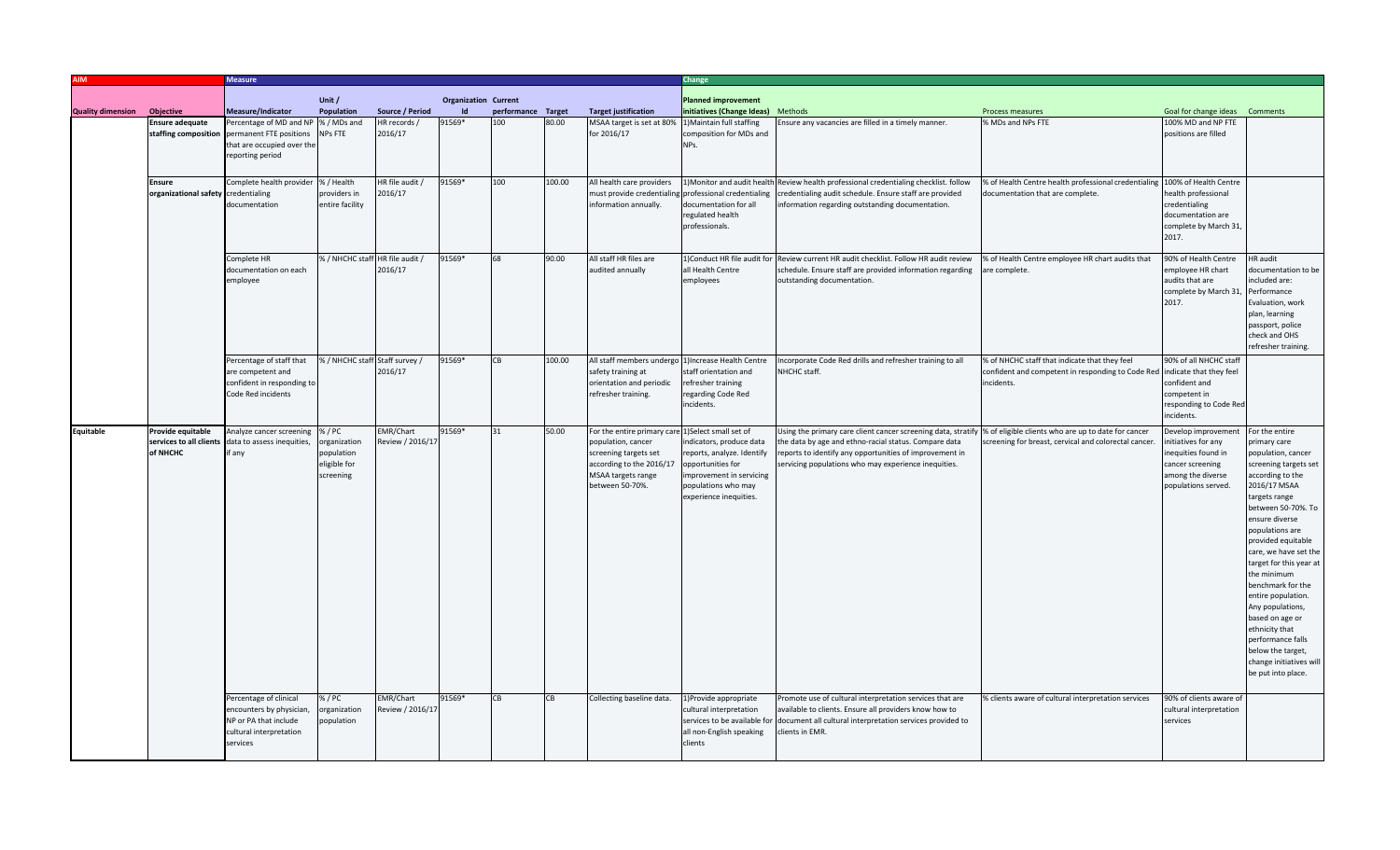|                           |                            | <b>Measure</b>                         |                      |                          |                             |                    |       |                                  | Change                             |                                                                                                          |                                                                                 |                                |  |  |
|---------------------------|----------------------------|----------------------------------------|----------------------|--------------------------|-----------------------------|--------------------|-------|----------------------------------|------------------------------------|----------------------------------------------------------------------------------------------------------|---------------------------------------------------------------------------------|--------------------------------|--|--|
|                           |                            |                                        |                      |                          |                             |                    |       |                                  |                                    |                                                                                                          |                                                                                 |                                |  |  |
|                           |                            |                                        | Unit /               |                          | <b>Organization Current</b> |                    |       |                                  | <b>Planned improvement</b>         |                                                                                                          |                                                                                 |                                |  |  |
| <b>Quality dimension</b>  | Objective                  | <b>Measure/Indicator</b>               | Population           | Source / Period          | Id                          | performance Target |       | <b>Target justification</b>      | initiatives (Change Ideas) Methods |                                                                                                          | Process measures                                                                | Goal for change ideas Comments |  |  |
| <b>Patient Experience</b> | <b>Improve Patient</b>     | Percent of respondents                 | %/PC                 | n-house survey / 91569*  |                             | 39.36              | 85.00 | <b>Current results indicate</b>  | Provide opportunities for          | rovide multiple opportunities for clients to provide                                                     | % increase in client experience satisfaction.                                   | 85% satisfaction of            |  |  |
|                           | Experience:                | who responded positively               | organization         | April 2015 -             |                             |                    |       | clients are satisfied with       | nput regarding client              | feedback on an ongoing basis (annual client survey,                                                      |                                                                                 | respondents regarding          |  |  |
|                           | <b>Opportunity to ask</b>  | o the question: "When                  | population           | March 2016               |                             |                    |       | the opportunity to ask           | experience.                        | suggestion boxes, website).                                                                              |                                                                                 | having the opportunity         |  |  |
|                           | questions                  | you see your doctor or                 | (surveyed            |                          |                             |                    |       | question about                   |                                    |                                                                                                          |                                                                                 | to ask questions about         |  |  |
|                           |                            | nurse practitioner, how                | sample)              |                          |                             |                    |       | recommended treatment.           |                                    |                                                                                                          |                                                                                 | recommended                    |  |  |
|                           |                            | often do they or someone               |                      |                          |                             |                    |       |                                  |                                    |                                                                                                          |                                                                                 | treatment.                     |  |  |
|                           |                            | else in the office give you            |                      |                          |                             |                    |       |                                  |                                    |                                                                                                          |                                                                                 |                                |  |  |
|                           |                            | an opportunity to ask                  |                      |                          |                             |                    |       |                                  |                                    |                                                                                                          |                                                                                 |                                |  |  |
|                           |                            | questions about                        |                      |                          |                             |                    |       |                                  |                                    |                                                                                                          |                                                                                 |                                |  |  |
|                           |                            | recommended                            |                      |                          |                             |                    |       |                                  |                                    |                                                                                                          |                                                                                 |                                |  |  |
|                           |                            | treatment?"                            |                      |                          |                             |                    |       |                                  |                                    |                                                                                                          |                                                                                 |                                |  |  |
|                           |                            |                                        |                      |                          |                             |                    |       |                                  |                                    |                                                                                                          |                                                                                 |                                |  |  |
|                           |                            |                                        |                      |                          |                             |                    |       |                                  |                                    |                                                                                                          |                                                                                 |                                |  |  |
|                           | <b>Improve Patient</b>     | Percent of patients who                | %/PC                 | In-house survey / 91569* |                             | 90.43              | 85.00 | <b>Current results indicate</b>  | .)Provide opportunities for        | Provide multiple opportunities for clients to provide                                                    | % increase in client experience satisfaction.                                   | 85% satisfaction of            |  |  |
|                           | <b>Experience: Patient</b> | stated that when they see organization |                      | April 2015 -             |                             |                    |       | clients are satisfied with       | nput regarding client              | feedback on an ongoing basis (annual client survey,                                                      |                                                                                 | respondents regarding          |  |  |
|                           | involvement in             | the doctor or nurse                    | population           | <b>March 2016</b>        |                             |                    |       | the involvement in               | experience.                        | suggestion boxes, website).                                                                              |                                                                                 | client involvement in          |  |  |
|                           | decisions about care       | practitioner, they or                  | (surveyed            |                          |                             |                    |       | decisions regarding care         |                                    |                                                                                                          |                                                                                 | decisions about care           |  |  |
|                           |                            | omeone else in the office sample)      |                      |                          |                             |                    |       | and treatment.                   |                                    |                                                                                                          |                                                                                 | and treatment.                 |  |  |
|                           |                            | (always/often) involve                 |                      |                          |                             |                    |       |                                  |                                    |                                                                                                          |                                                                                 |                                |  |  |
|                           |                            | them as much as they                   |                      |                          |                             |                    |       |                                  |                                    |                                                                                                          |                                                                                 |                                |  |  |
|                           |                            | want to be in decisions                |                      |                          |                             |                    |       |                                  |                                    |                                                                                                          |                                                                                 |                                |  |  |
|                           |                            | about their care and                   |                      |                          |                             |                    |       |                                  |                                    |                                                                                                          |                                                                                 |                                |  |  |
|                           |                            | reatment?                              |                      |                          |                             |                    |       |                                  |                                    |                                                                                                          |                                                                                 |                                |  |  |
|                           | <b>Improve Patient</b>     | Percent of patients who                | 6/PC                 | In-house survey / 91569* |                             | 87.23              | 85.00 | <b>Current results indicated</b> |                                    | )Provide opportunities for Provide multiple opportunities for clients to provide                         | % increase in client experience satisfaction.                                   | 85% of respondents             |  |  |
|                           | Experience: Primary        | responded positively to                | rganization          | April 2015 -             |                             |                    |       | clients are satisfied with       | nput regarding client              | feedback on an ongoing basis (annual client survey,                                                      |                                                                                 | regarding providers            |  |  |
|                           | care providers             | the question: "When you                | population           | <b>March 2016</b>        |                             |                    |       | health care providers            | experience.                        | suggestion boxes, website).                                                                              |                                                                                 | spending enough time           |  |  |
|                           | spending enough            | see your doctor or nurse               | (surveyed            |                          |                             |                    |       | spending enough time             |                                    |                                                                                                          |                                                                                 | with them.                     |  |  |
|                           | time with patients         | practitioner, how often do sample)     |                      |                          |                             |                    |       | with them.                       |                                    |                                                                                                          |                                                                                 |                                |  |  |
|                           |                            | they or someone else in                |                      |                          |                             |                    |       |                                  |                                    |                                                                                                          |                                                                                 |                                |  |  |
|                           |                            | the office spend enough                |                      |                          |                             |                    |       |                                  |                                    |                                                                                                          |                                                                                 |                                |  |  |
|                           |                            | time with you?"                        |                      |                          |                             |                    |       |                                  |                                    |                                                                                                          |                                                                                 |                                |  |  |
|                           |                            |                                        |                      |                          |                             |                    |       |                                  |                                    |                                                                                                          |                                                                                 |                                |  |  |
| <b>Timely</b>             | Improve 7 day post         | Percent of patients/client             | % / PC org           | DAD, CIHI / April 91569* |                             | 26.2               | 30.00 | According to the data            | 1) Using client information        | Use Integrated Decision Support (IDS) system and Clinical                                                | % of primary care clients who have been discharged                              | Increase percentage of         |  |  |
|                           | hospital discharge         | who see their primary                  | population           | $2014 - March$           |                             |                    |       | provided by the RDSS, as         | ystems to identify                 | Connect (CC)system to identify primary care clients that                                                 | from hospital for selected conditions as identified by primary care client that |                                |  |  |
|                           | follow-up rate for         | care provider within 7                 | discharged from 2015 |                          |                             |                    |       | of March 2014, 26.2% of          | primary care clients that          | have been discharged from hospital for selected conditions                                               | IDS and CC.                                                                     | receive follow up care         |  |  |
|                           | selected conditions        | days after discharge from              | hospital             |                          |                             |                    |       | clients had a 7-day post         | ave been discharged                | to enable health care providers to provide timely follow up                                              |                                                                                 | from their primary care        |  |  |
|                           |                            | hospital for selected                  |                      |                          |                             |                    |       | hospital discharge follow        | from hospital for selected         | care, education and action plans for ongoing care.                                                       |                                                                                 | provider to 30% by             |  |  |
|                           |                            | conditions.                            |                      |                          |                             |                    |       | up, which is lower than          | conditions.                        |                                                                                                          |                                                                                 | March 31, 2017.                |  |  |
|                           |                            |                                        |                      |                          |                             |                    |       | the provincial percentage        |                                    |                                                                                                          |                                                                                 |                                |  |  |
|                           |                            |                                        |                      |                          |                             |                    |       | of 26.7%                         |                                    |                                                                                                          |                                                                                 |                                |  |  |
|                           |                            |                                        |                      |                          |                             |                    |       |                                  |                                    |                                                                                                          |                                                                                 |                                |  |  |
|                           | <b>Improve timely</b>      | Percent of patients/clients % / PC     |                      | In-house survey / 91569* |                             | 52.27              | 60.00 | Last year our target was         | Enhanced promotion of              | Increase messaging to primary care clients regarding access  % primary care clients that were offered an |                                                                                 | 75% of primary care            |  |  |
|                           | access to primary          | who responded positively               | organization         | Apr 2015 - Mar           |                             |                    |       | set at 60% and we did see        |                                    | advanced access initiatives to see another member of primary care team if they are                       | appointment with another care provider on the                                   | clients offered an             |  |  |
|                           | care when needed           | to the question: "The last             | population           | 2016 (or most            |                             |                    |       | an improvement in this           | o primary care clients.            | unable to book an appointment with their main care                                                       | team on the same day or next.                                                   | appointment with               |  |  |
|                           |                            | time you were sick or                  | <i>(surveyed</i>     | recent 12-month          |                             |                    |       | indicator this year of over      |                                    | provider is not available the same day or next. Will track if                                            |                                                                                 | another care provider          |  |  |
|                           |                            | were concerned you had a sample)       |                      | period available)        |                             |                    |       | 10%, up to 52.27% from           |                                    | client was offered an timely appointment with another                                                    |                                                                                 | on the team on the             |  |  |
|                           |                            | health problem, how                    |                      |                          |                             |                    |       | 38% last year.                   |                                    | member of the primary care team on the same day or next                                                  |                                                                                 | same day or next by            |  |  |
|                           |                            | many days did it take from             |                      |                          |                             |                    |       |                                  |                                    | via an additional question added to the client experience                                                |                                                                                 | March 31, 2017.                |  |  |
|                           |                            | when you first tried to see            |                      |                          |                             |                    |       |                                  |                                    | survey.                                                                                                  |                                                                                 |                                |  |  |
|                           |                            | your doctor or nurse                   |                      |                          |                             |                    |       |                                  |                                    |                                                                                                          |                                                                                 |                                |  |  |
|                           |                            | practitioner to when you               |                      |                          |                             |                    |       |                                  | 2) Using Advanced Access           | Continue to monitor weekly 3NAAdata for all primary care                                                 | % of primary care physicians and nurse practitioners                            | 75% of all primary care        |  |  |
|                           |                            | actually SAW him/her or                |                      |                          |                             |                    |       |                                  | principles and EMR                 | physicians and nurse practitioners using EMR scheduler                                                   | who have 3NAA below 10 days.                                                    | physicians and nurse           |  |  |
|                           |                            | someone else in their                  |                      |                          |                             |                    |       |                                  | scheduling data, continue          | data. Review weekly 3NAA data at bi-weekly QI team                                                       |                                                                                 | practitioners will have        |  |  |
|                           |                            | office?"                               |                      |                          |                             |                    |       |                                  | to monitor third next              | neetings.                                                                                                |                                                                                 | 3NAA below 10 days by          |  |  |
|                           |                            |                                        |                      |                          |                             |                    |       |                                  | available appointments             |                                                                                                          |                                                                                 | March 31, 2017.                |  |  |
|                           |                            |                                        |                      |                          |                             |                    |       |                                  | (3NAA) for all physicians          |                                                                                                          |                                                                                 |                                |  |  |
|                           |                            |                                        |                      |                          |                             |                    |       |                                  | and nurse practitioners.           |                                                                                                          |                                                                                 |                                |  |  |
|                           |                            |                                        |                      |                          |                             |                    |       |                                  |                                    |                                                                                                          |                                                                                 |                                |  |  |